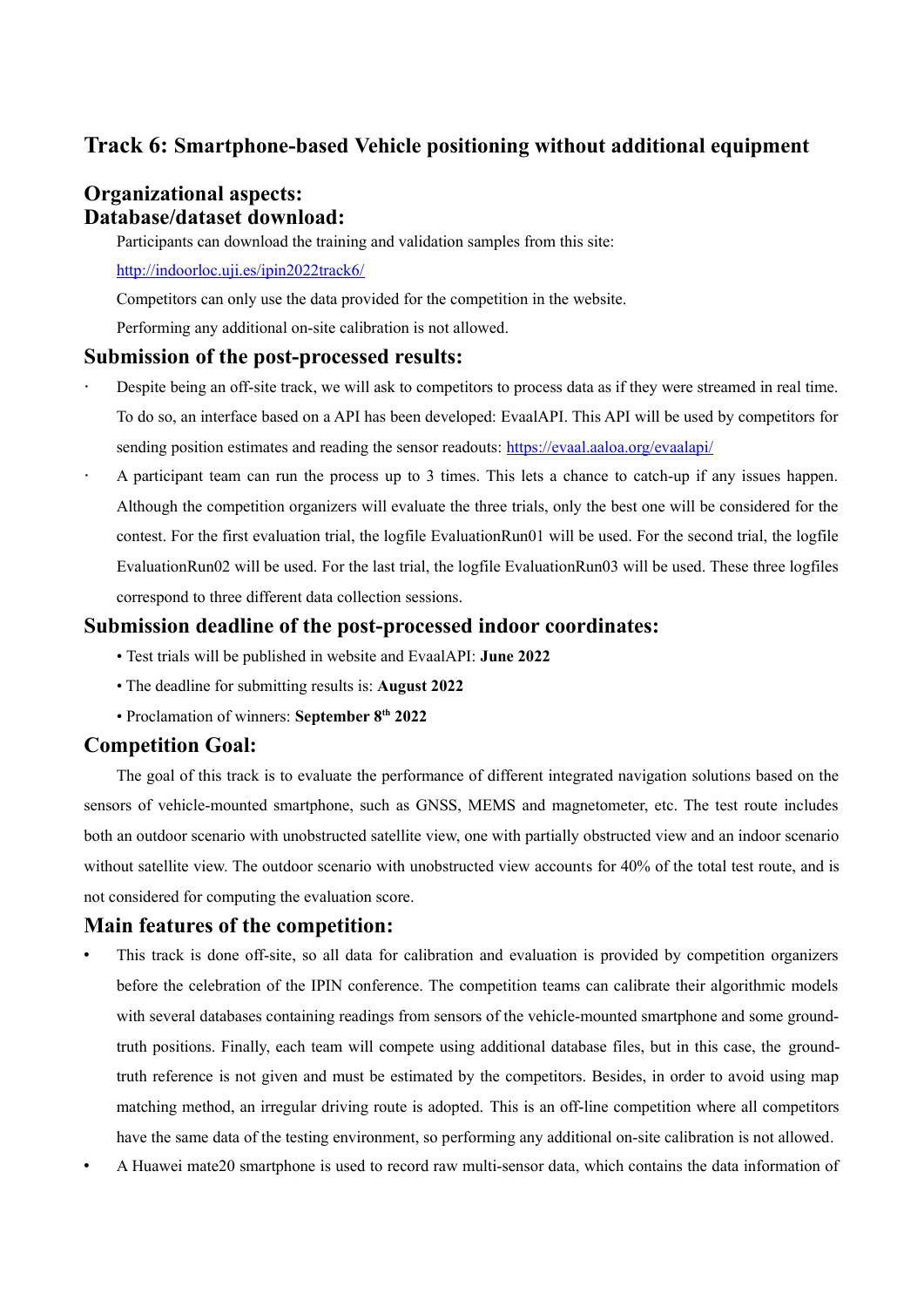all available signals recorded by the smartphone in real time in the vehicle scene. During the entire test process, the smartphone is fixedly installed at the front of the vehicle to record the motion measurements of the vehicle.

- In the typical urban road conditions, a single test process lasts about 1 hour and the test route consists of static initial alignment phase (about 5 minutes), open environment phase (about 20 minutes), obstructed environment phase where the GNSS signal is attenuated or blocked by the surrounding buildings or trees (about 25 minutes, during which the GNSS positioning results will be frequently interrupted) and no GNSS signal phase (underground parking lots about 10 minutes, no GNSS positioning results). The driving process of the test vehicle includes going straight, left/right turning, reversing and parking.
- During the measurement data collection phase, all calibration data and test data use the same vehicle, smartphone and smartphone installation way.
- During the test process, the smartphone is firmly connected to the vehicle body as shown below. The sensor measurement coordinate system is not coincident with the vehicle body coordinate system, so the mounting angles need to be considered.



## **Desired localization approaches:**

Any kind of positioning algorithm is admitted.

## **Description of Datasets (Logfiles)**:

 Each logfile is a "txt" file containing multiple rows with different types of data. Each row registers the data received from a particular sensor type in the phone at a given time. The stream of sensor data generated in the phone is stored, row by row, in the logfile in sequence as they are received. Each row begins with an initial header (4 capital letters followed by a semicolon, e.g., 'ACC','MAGN','GNSS' etc.) that determines the kind of sensor read, and several fields separated by semicolon with different readings. This is an extract of a real log file shown as example: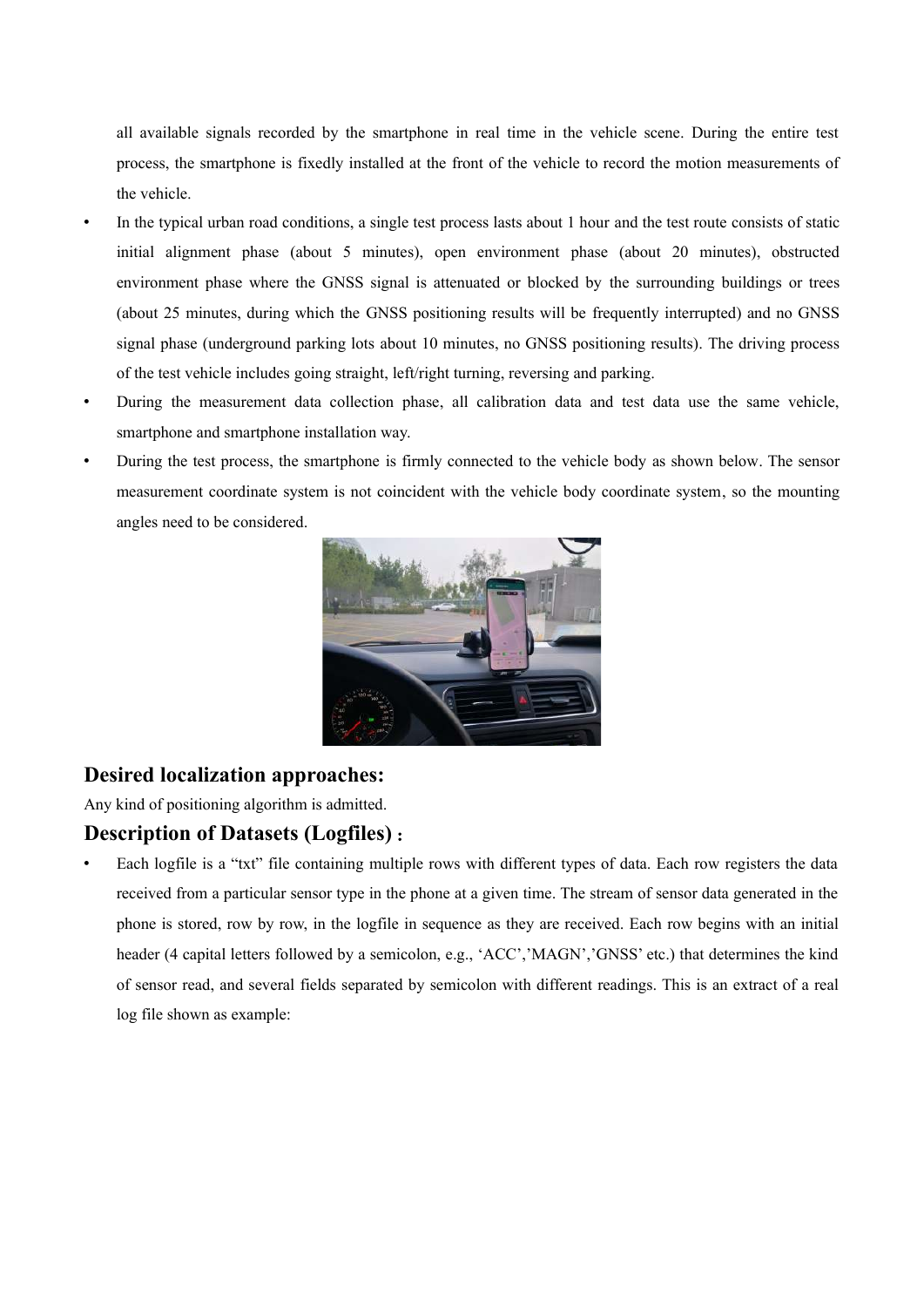ACCE;0.272;71.969;-0.21787;3.76608;8.77954;3 AHRS;0.273;71.969;23.6975;3.1478;17.7537;0.19864;0.05823;0.15654;3 GYRO:0.281:71.978:-0.20586:-0.54062:-0.23213:3 MAGN;0.292;71.983;2.70000;-79.68000;-31.38000;0 GYRO;0.292;71.988;-0.14478;-0.36835;-0.20769;3 ACCE;0.292;71.989;-0.43814;3.72059;9.59357;3 AHRS;0.293;71.989;23.4482;2.5947;17.4807;0.19742;0.05278;0.15330;3 GYRO;0.301;71.998;-0.05620;-0.18570;-0.15149;3 PRES;0.313;72.003;1001.2212;3 MAGN;0.314;72.003;2.70000;-79.38000;-31.38000;0 GYRO;0.314;72.008;0.07697;0.03910;-0.08369;3 ACCE;0.314;72.009;-0.26815;4.01508;9.42837;3 AHRS;0.315;72.009;23.3222;2.3635;17.2627;0.19676;0.05030;0.15107;3 LIGH; 0.315; 72.010; 101.0; 3

The detailed list of fields in each sensor's row, and one specific example, is shown next:

| MAGN: the local magnetic field, as measured by the 3-axis magnetometer in the phone      |                                                                                      |
|------------------------------------------------------------------------------------------|--------------------------------------------------------------------------------------|
| Format                                                                                   | MAGN;AppTimestamp(s);SensorTimestamp(s);Mag_X(uT);Mag_Y(uT);Mag_Z(uT);Accu           |
|                                                                                          | racy(integer)                                                                        |
| Example                                                                                  | MAGN;0.035;8902.708;-20.70000;-34.02000;-19.20000;3                                  |
| ACCE: the phone's acceleration, as measured by the 3-axis accelerometers in the phone    |                                                                                      |
| Format                                                                                   | ACCE;AppTimestamp(s);SensorTS(s);Acc_X(m/s^2);Acc_Y(m/s^2);Acc_Z(m/                  |
|                                                                                          | s^2);Accuracy(integer)                                                               |
| Example                                                                                  | ACCE;0.034;8902.708;-1.80044;6.41646;7.17303;3                                       |
| GYRO: measures the phone's rotation, using the 3-axis orthogonal gyroscopes in the phone |                                                                                      |
| Format                                                                                   | GYRO;AppTimestamp(s);SensorTimestamp(s);Gyr_X(rad/s);Gyr_Y(rad/s);Gyr_Z(rad/         |
|                                                                                          | s);Accuracy(integer)                                                                 |
| Example                                                                                  | GYRO;0.032;8902.705;-0.22846;-0.21930;-0.05498;3                                     |
| PRES: the atmospheric pressure                                                           |                                                                                      |
| Format                                                                                   | PRES;AppTimestamp(s);SensorTimestamp(s);Pres(mbar);Accuracy(integer)                 |
| Example                                                                                  | PRES;0.038;8902.726;956.4289;0                                                       |
| LIGH: for light intensity in Luxes                                                       |                                                                                      |
| Format                                                                                   | LIGH;AppTimestamp(s);SensorTimestamp(s);Light(lux);Accuracy(integer)                 |
| Example                                                                                  | LIGH;0.032;8902.693;292.0;0                                                          |
| GNSS: the Latitude, Longitude and Height estimated from GPS/BD                           |                                                                                      |
| Format                                                                                   | GNSS;AppTimestamp(s);Latit(°);Long(°);Altitude(m);Bearing(°);Accuracy(m);Speed(m/    |
|                                                                                          | s); GPS TOW(s); SatInView; SatInUse;                                                 |
| Example                                                                                  | GNSS;0.611; 40.069708; 116.275895; 36.135;0.000;4.0;0.0; 8272.999; 17;15             |
| AHRS: the mobile phone 3D orientation in terms of pitch, roll and yaw                    |                                                                                      |
| Format                                                                                   | AHRS;AppTS(s);SensorTS(s);PitchX(°);RollY(°);YawZ(°);RotVecX();RotVecY();RotVecZ();A |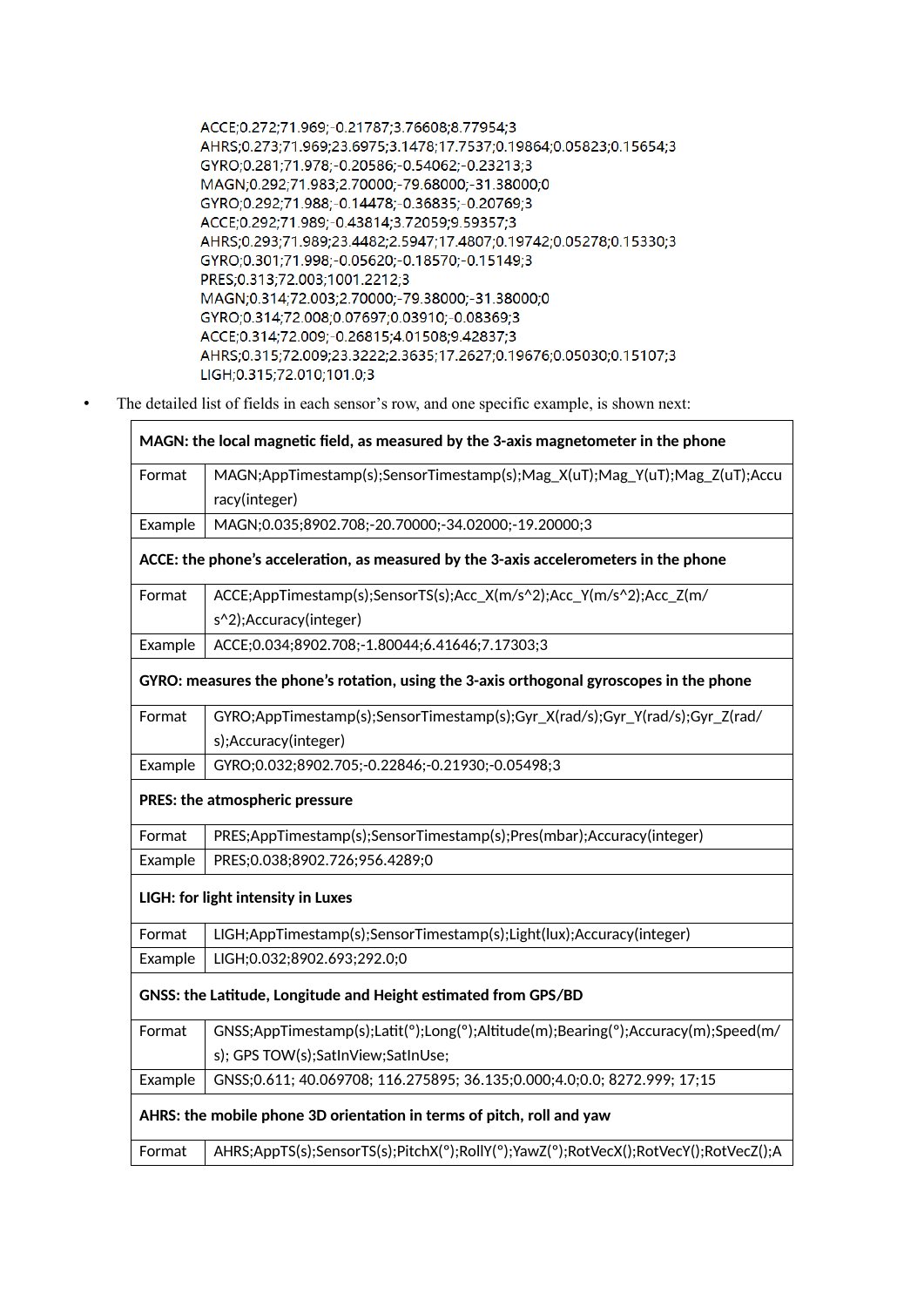|                                                         | ccuracy(int)                                                               |  |
|---------------------------------------------------------|----------------------------------------------------------------------------|--|
| Example                                                 | AHRS;0.033;8902.705;41.6550;11.7495;-124.0558;0.25038;-0.26750;-0.80406;-2 |  |
| POSI: ground-truth position (only in calibration files) |                                                                            |  |
| Format                                                  | POSI; GPS TOW(s); Latitude (degrees); Longitude (degrees); Altitude (m)    |  |
| Example                                                 | POSI; 8272.999; 40.081377, 116.261005, 35.900                              |  |

- The sampling rate of each type of sensor can be different since it is dependent on the embedded sensor chips used by a particular phone. Typical sampling frequency value for the inertial data is about 250Hz, but we forced the sensor to the maximum rate.
- **Important note:** the key points (landmarks) are not publicly available in evaluation logfile and they will be inserted by the organizers using the timestamp in the submitted files. In Track 6, the data recording starts in app timestamp 0.

## **Inputs given to competitors:**

- There are three sets of test data containing the ground-truth reference data will be provided for competitors to calibrate their algorithms.
- Another type of logfiles, the evaluation logfiles, are used for evaluation at the competition and do not contain any position reference. These logfiles contain measurements were taken following the same procedure used in the training/validation logfiles. The evaluation of the competitor's algorithm will rank its performance according to the metrics previously described in section "Evaluation criterion". In Track 6 of the 2022 IPIN competition, we provide 3 evaluation logfile through the EvaalAPI <https://evaal.aaloa.org/evaalapi/>. Users have just one trial to submit the position estimates for each evaluation logfile.

# **Description of the Output File**:

For each trial, you must submit a CSV file whose format is now described, and the output frequency is 1 Hz at every integer second (GPS TOW).

4 columns:

Column 1: Timestamp in GPS second of week

Column 2: WGS84 latitude in decimal degrees with at least 6 decimal digit resolution Column 3: WGS84 longitude in decimal degrees with at least 6 decimal digit resolution

Column 4: Altitude in decimal meters with at least 1 decimal digit resolution

Example: